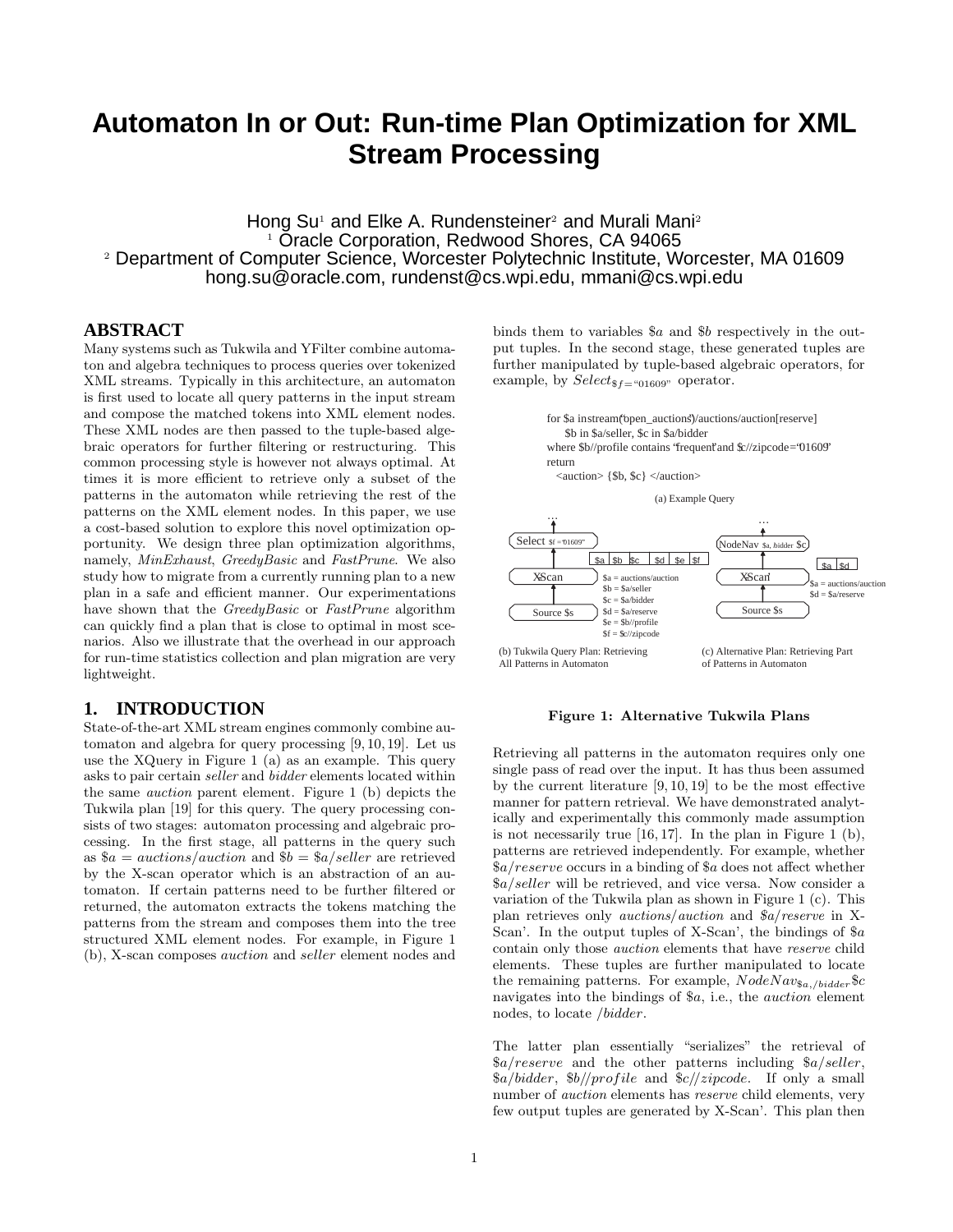saves the pattern retrieval of  $a/seller$ ,  $a/bidder$ ,  $b/bprofile$ and  $\frac{c}{zipcode}$  compared to the former plan. These savings can be significant because retrieving patterns  $b$ //profile and  $\frac{c}{zipcode}$  which contain the recursion navigation step "//" can be rather expensive [11].

In our previous work [16, 17], we have proposed an algebra to support plans that can retrieve patterns both in and out of the automaton. In this paper, we now address the automaton-in-or-out optimization problem, that is, deciding which patterns should be retrieved in the automaton versus out of the automaton. The major challenges tackled by our work are as follows.

First, we define a cost model for the plans that support pattern retrieval both in and out of the automaton. Although costing of tuple-based XML operators has been studied [1,21], there is little research on costing token-based pattern retrieval. The novelty of our cost model lies in the costing of automaton computations.

Second, we develop several plan search algorithms catering to different scenarios. When  $n$ , the number of patterns in the query, is small, our MinExhaust algorithm guarantees to find the optimal plan in  $O(2^n)$  time. Given its high complexity, we design a second algorithm called GreedyBasic which finds a plan in  $O(n^2)$  time. A third algorithm called Fast-Prune expedites GreedyBasic by pruning sub-optimal plans during the plan search, thus still generating the same plans as GreedyBasic.

Third, since the statistics of the stream source are often unavailable before the stream arrives, and worse yet they may continue to change over time [3], we have to perform the optimization at run-time. We study how to collect the statistics as the plan is running. We also study how to migrate the currently running plan to a better plan. In particular, we design an efficient, incremental migration strategy that avoids recreating the automaton for the new plan. We also define a migration time window in which the migration can be safely undertaken.

Our experiments illustrate that the optimization techniques reduce the processing time significantly in many cases. The experiments also demonstrate that the run-time statistics collection and plan migration have a very low overhead.

#### **2. XML STREAM QUERY PLANS**

We now briefly review the XML stream processing model that combines automaton and algebra. We use the Raindrop [15–17] XML stream processor for illustration purposes. The automaton used in Raindrop is similar to those in Tukwila [19] and YFilter [9]. In fact, it serves as the core of many other automaton-style XML stream engines [11,12,22]. Hence the techniques discussed in this paper are not limited to Raindrop engine. Any stream engine using the automaton and algebra processing model [9, 10, 19] can apply these techniques.

Table 1 describes the Raindrop operators used in this paper. Figure 2 depicts a Raindrop plan for the query in Figure 1 (a). The highlighted subplan retrieves  $$b = $a/seller$  and  $\hat{\mathcal{S}}e = \frac{\hat{\mathcal{S}}b}{\hat{\mathcal{S}}t}$  for  $The number of nodes are the same as follows:\n $\hat{\mathcal{S}}e = \frac{\hat{\mathcal{S}}b}{\hat{\mathcal{S}}t}$$ 

| Operator                                        | Description                                                             |  |  |  |  |  |  |  |
|-------------------------------------------------|-------------------------------------------------------------------------|--|--|--|--|--|--|--|
| Source $_{sourceName}$ \$s                      | Bind data source to column \$s                                          |  |  |  |  |  |  |  |
| Token $\overline{\text{Nav}}_{\$v1, path}$ \$v2 | $v1$ represents a sequence of to-                                       |  |  |  |  |  |  |  |
|                                                 | kens that corresponds to an element.                                    |  |  |  |  |  |  |  |
|                                                 | TokenNav <sub><math>\$v_1, p_a, t_h</math></sub> $$v_2$ locates the to- |  |  |  |  |  |  |  |
|                                                 | kens of elements that are accessible via                                |  |  |  |  |  |  |  |
|                                                 | path from $v1$ .                                                        |  |  |  |  |  |  |  |
| $Extract_{\$v1}\$v2$                            | Take token inputs<br>from                                               |  |  |  |  |  |  |  |
|                                                 | $TokenNav_{\$v1, path} \$v2,$ compose                                   |  |  |  |  |  |  |  |
|                                                 | these tokens into XML nodes and bind                                    |  |  |  |  |  |  |  |
|                                                 | them to $v2$ .                                                          |  |  |  |  |  |  |  |
| $NodeNav_{\$v1, path} \$v2$                     | $v1$ represents an element<br>node.                                     |  |  |  |  |  |  |  |
|                                                 | NodeNav <sub>\$v1.path</sub> \$v2 locates the ele-                      |  |  |  |  |  |  |  |
|                                                 | ment nodes that are accessible via path                                 |  |  |  |  |  |  |  |
|                                                 | from $v1$ and binds these nodes to $v2$                                 |  |  |  |  |  |  |  |
| $StructuralJoin_{8b}$                           | Joins input tuples whose column \$b con-                                |  |  |  |  |  |  |  |
|                                                 | tains the same element.                                                 |  |  |  |  |  |  |  |
| Tagger <sub>pattern</sub> \$v                   | Tagger an input tuple according to                                      |  |  |  |  |  |  |  |
|                                                 | pattern.                                                                |  |  |  |  |  |  |  |

#### Table 1: Semantics of Raindrop Operators

kens that are part of the seller elements.  $Extract_{\$a}\$b$  then composes these tokens into XML element nodes. Similarly,  $TokenNav_{8b//profile}$  & and  $Extract_{8b}$  & locate and compose *profile* element nodes.  $StructuralJoin_{\$a}$  finally joins each seller element node with its descendant profile element nodes.



Figure 2: Plan for Query in Figure 1 (a)

Top of Figure 3 shows the automaton which implements the TokenNav and Extract operators in the Raindrop plan. A stack is used to store the history of state transitions. Bottom of Figure 3 depicts the snapshot of the stack after each token (annotated under the stack) in an example stream is processed. Initially, the stack contains only the start state  $q0$  (see the first stack). As we need to define the cost for pattern retrieval in the automaton, we now describe how the automaton functions.

#### 1. When an incoming token is a start tag:

(a) If the stack top is not empty, the automaton checks whether the states at the stack top can be transitioned. For example, when  $\langle \textit{a} \textit{uctions} \rangle$  is encountered, the automaton transitions  $q_0$  to  $q_1$  and pushes  $q_1$  onto the stack (see the  $2^{nd}$  stack). If no states are transitioned to, the automaton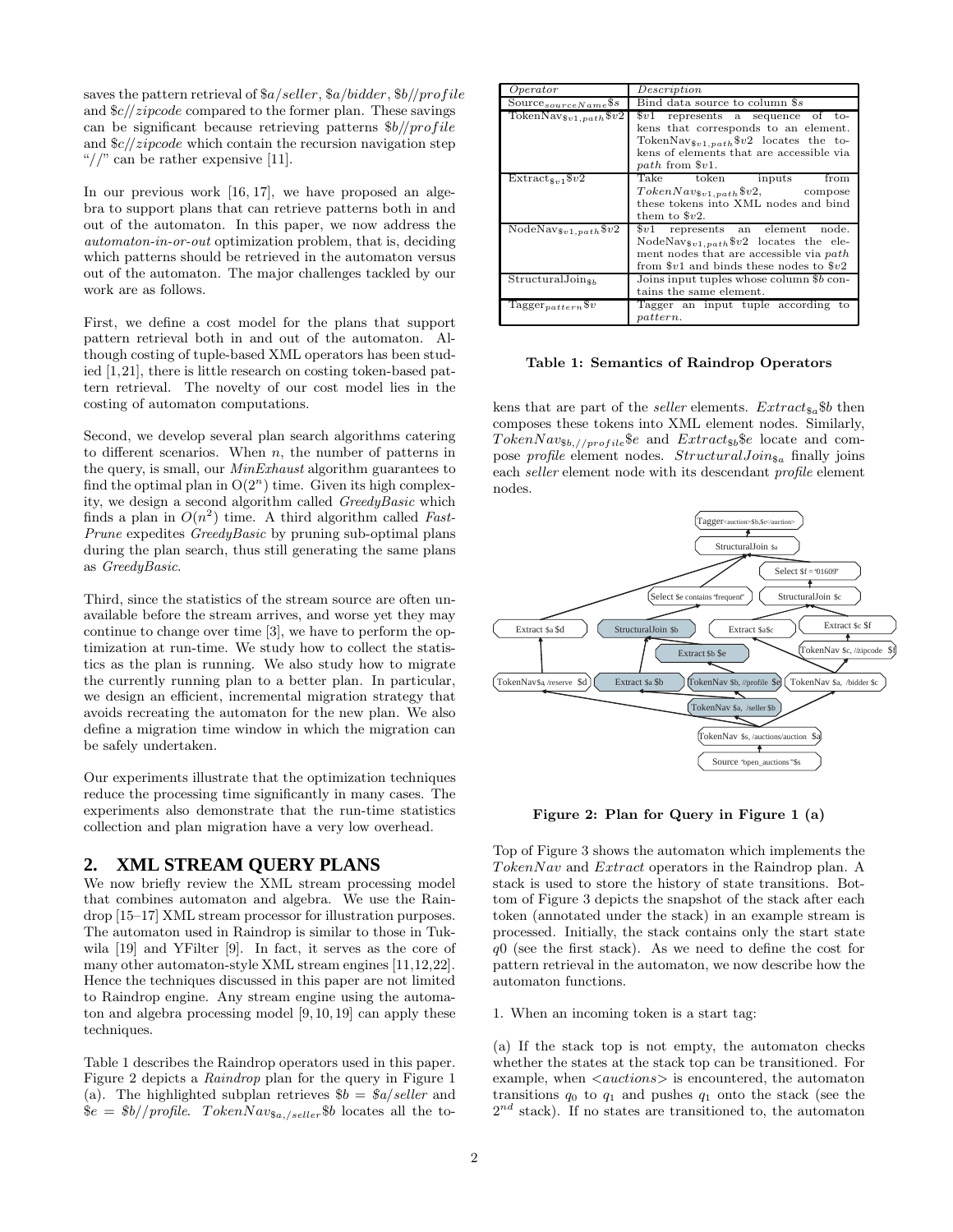

Figure 3: Snapshots of Automaton Stack

or push-in of a pattern retrieval as mode change of the corresponding TokenNav or NodeNav operator respectively.



Figure 4: Automaton Pull-out/Push-in

pushes an empty set (denoted as  $\emptyset$ ) onto the stack. For example, before  $\langle{}annotation\rangle{}$  is encountered, stack top contains a  $q_2$  (see the  $3^{rd}$  stack). No transition with label "annotation" starts from  $q_2$ . Therefore, a  $\emptyset$  is pushed onto the stack after  $\langle{}annotation\rangle$  is processed (see the 4<sup>th</sup> stack).

(b) If the stack top is empty  $(\emptyset)$ , the automaton directly pushes another empty set onto the stack without any transition lookup (see the  $5^{th}$  stack after we see  $\langle \text{emph} \rangle$ ).

2. When an incoming token is a PCDATA token: the automaton makes no change to the stack.

3. When an incoming token is an end tag: the automaton pops off the states at the stack top (see the  $6^{th}$  stack after we see  $\langle\langle\epsilon mph\rangle\rangle$ .

TokenNav and Extract consume tokens and are called automaton*inside*. The other operators such as  $NodeNav$  and  $Tagger$ consume tuples containing XML element nodes and are called automaton-outside. Tree-like element nodes can be accessed in a non-sequential manner, and hence are advantageous over XML tokens, which can be accessed only in a sequential manner. For example, in a tree structure, from an entry node, we can access its second child node without having to access all descendants of the first child node. It is therefore more efficient to locate patterns in such tree structures than over those only sequentially accessible tokens. Therefore once an element node has been formed, it will not be converted back to tokens again. That is to say, the output of automaton-outside operators will not be consumed by automaton-inside operators.

# **3. AUTOMATON PULL-OUT OR PUSH-IN REWRITE**

We now present the rewrite rules that move pattern retrieval into or out of the automaton. In the plan in Figure 4 (a),  $\sqrt[6]{v^2} = \sqrt[6]{v^2 + 1}$  is retrieved in the automaton. The pull-out rule eliminates  $TokenNav_{\$v1,p1}\$v2$  and  $Extract_{\$v1}\$v2$  and introduces  $NodeNav_{\$v1,p1\$v2}$  (see the rewritten plan in Figure 4 (b)). If  $Extract_{\$v0}@v1$  operator, which forms the XML nodes bound to  $v1$  so that  $NodeNav_{v1,p1}$  $v2$  can navigate into, had not existed in Figure 4 (a), it would be introduced into the rewritten plan. We can also rewrite the plan in Figure 4 (b) back to the plan in Figure 4 (a) by pushing  $\sqrt[6]{v^2} = \sqrt[6]{v^2 + 1}$  into the automaton. We refer to the pull-out

Let us consider a more complicated case. Suppose we want to change the mode of  $TokenNav_{\$a,/self}$  \$b in Figure 2 where  $$b$  is further navigated into by  $TokenNav_{8b//profile}$  $e.$ We say  $$b = $a/seller$  is the ancestor pattern of  $$e =$  $$b//profile$ ; or  $$e = $b//profile$  is the **descendant pat**tern of  $b = \frac{s}{a}$ /seller. Changing TokenNav<sub>sa,/seller</sub>\$b to  $NodeNav_{\$a,/self}}$  $\$b$  makes /seller to be retrieved in XML element nodes bound to  $a$ . Since  $b$  is located within  $a$ , bindings of \$b must also be XML nodes. This dictates  $\varepsilon = \frac{6b}{\text{profile}}$  being retrieved in XML nodes. Therefore, the mode of  $TokenNav_{\$b,//profile}$  $\$e$  has to be changed as well. An  $Extract_{s_{s}}\$a$  operator is introduced so that  $NodeNav_{\$a,/self}}$  $\$b$  can be performed. Figure 5 shows the rewritten plan with the new operators highlighted.

On the other hand, in Figure 5, if we push in  $\frac{b}{\sqrt{c}}$  if  $\frac{b}{\sqrt{c}}$ bindings of \$b must be tokens. Since \$b is located within \$a  $($  \$ $b =$  \$a/seller), bindings of \$a must be tokens as well. As a result, the mode of  $NodeNav_{\$a./selfer}}$  $\$b$  has to be changed. This leads to the property below.

Property 1 Secondary effect of mode change: If we change the mode of  $TokenNav_{\$v1,path}\$v2$  (resp.  $NodeNav_{\$v1, path}$  $\$v2)$ , then we must also change the mode of any TokenNav that retrieves path's descendant pattern (resp. any NodeNav that retrieves path's ancestor pattern).

When considering the mode change of a TokenNav operator, if we were to put the newly generated  $NodeNav$  operator in a suboptimal position out of the automaton, we may be biased towards disallowing this mode change. We thus adopt the commonly used commute rewrite rules to optimize the tuple-based portion of the query plan. These commute rules are traditional and omitted here, but can be found in [14]. Other rewrite rules for optimizing the tuplebased portion of the plan can be equally plugged into our optimization algorithms.

# **4. COSTING STREAM QUERY PLANS**

We now define a cost model for comparing plans with different amount of pattern retrievals in the automaton. Since the stream can be infinite, we define the cost on a finite input unit instead of the entire input. In Raindrop, we refer to the elements retrieved by the bottommost  $TokenNav$  operator as the bottom input elements. We define the cost of an operator as the average time of processing the data that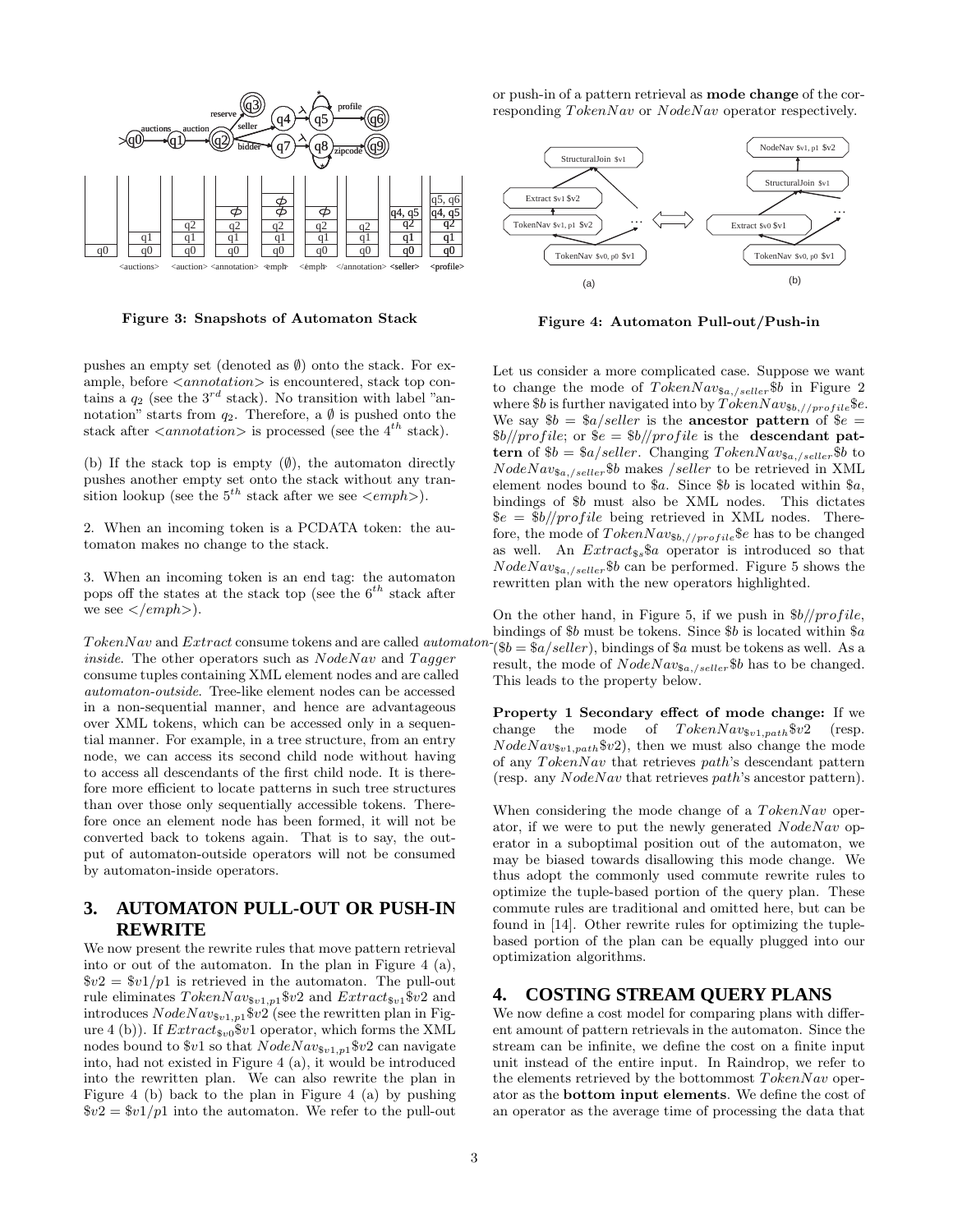

Figure 5: Rewritten Plan After Mode Change of  $TokenNav_{\$a./selfer}}$ \$b in Figure 2

originate from one bottom input element. For example, the cost of the plan in Figure 5 is the average processing time of one *auction* element<sup>1</sup>.

*Costing TokenNav Operators.* When costing a TokenNav operator, we need to be careful with "amortized" computations. For example, in Figure 3, the rightmost stack contains  $q5$  and  $q6$  at the top. An incoming  $\langle$  profile  $\rangle$  will lead to a stack backtrack. However we cannot solely assign this backtrack cost to  $TokenNav_{\$b,//profile}$   $\$e.$  Suppose the query does not ask for  $b$ //profile. After a  $\langle$ profile $\rangle$  is processed, the stack top would contain an empty set. Next, when a  $\langle$ /*profile* $>$  arrives, the backtrack is still needed to restore the stack to the status before the matching  $\langle profile \rangle$ has been encountered.

To avoid repeatedly counting the amortized computations, we compare the costs of automata  $A_{with}$  and  $A_{without}$ .  $A_{with}$ encodes  $\frac{v_1}{p_1}$  and all the ancestor patterns of  $\frac{v_1}{p_1}$ .  $A_{without}$  encodes only the ancestor patterns of  $v1/p1$ . The cost difference between  $A_{with}$  and  $A_{without}$  is then the cost of retrieving  $\frac{1}{p}$ . Using the notations in Table 2, Equation 1 captures the cost of TokenNav operators in an automaton A.

EQUATION 1. 
$$
Cost(TokenNav operators in automaton A)
$$

$$
= state\ transition\ cost\ for\ processing\ start\ tags\tag{1}
$$

$$
+ stack backtrack cost for processing end tags \qquad (2)
$$

$$
=\sum_{q\in Q(A)} n_{active}(q) \ C_{nonEmp} \tag{3. a}
$$

| <b>Notation</b>      | Explanation                                                                                        |
|----------------------|----------------------------------------------------------------------------------------------------|
| Q(A)                 | states in an automaton $A$                                                                         |
| $C_{nonEmp}$         | cost of processing a start token when stack top is<br>not empty                                    |
| $C_{emp}$            | cost of processing a start token when stack top is<br>empty                                        |
| $C_{backtrack}$      | cost of popping off states at the stack top                                                        |
| $C_{extract}(q)$     | cost of extracting elements, whose start tags ac-<br>tivates state $q$ , in a bottom input element |
| $n_{active}(q)$      | the number of times that stack top contains a<br>state $q$ in a bottom input element.              |
| $n_{start}, n_{end}$ | number of start or end tags in a bottom input<br>element.                                          |

Table 2: Notations for Costing Automaton

$$
+\left[n_{start} - \Sigma_{q \in Q(A)} n_{active}(q)\right] C_{emp} \tag{3.b}
$$

$$
+\;n_{end}\;C_{backtrack}\qquad \qquad (4)
$$

 $=\sum_{q\in Q(A)} n_{active}(q)$   $(C_{nonEmp} - C_{emp}) + n_{start}(C_{emp} +$  $C_{backTrack}$ 

In Equation 1, Expression (1) is expanded into Expressions (3.a) and (3.b).  $\sum_{q \in Q(A)} n_{active}(q)$  is equal to the number of start tokens that are processed with a non-empty stack top. Expression (3.a) then denotes the cost of processing start tags with a non-empty stack top.

The number of start tags that are processed with an empty stack top is equal to  $(n_{start} -$  number of start tags that are processed with an non-empty stack top), i.e.,  $(n_{start}$  $\Sigma_{q \in Q(A)}$ n<sub>active</sub> $(q)$ ). Expression (3.b) then denotes the cost of processing start tags with an empty stack top.

The cost of processing an end tag is equal to the cost of popping out the states at the stack top, namely,  $C_{backtrack}$ . Since there are  $n_{end}$  end tags in a bottom input element, Expression (4) denotes the cost of processing end tags.

Let us use  $A_{p1}$  to denote the sub-automaton that encodes  $\frac{\$v1}{p1}$  only. We then have Equation 2.

EQUATION 2.  $Cost(TokenNav_{\$v1, p1} \$ v2)$ 

 $= Cost(TokenNav$  operators in  $A_{with}$ ) –  $Cost(TokenNav)$ operators in  $A_{without}$ )

$$
= \sum_{q \in Q(A_{with})-Q(A_{without})} n_{active}(q) (C_{nonEmp} - C_{emp})
$$

$$
= \sum_{q \in Q(A_{p1})} n_{active}(q) (C_{nonEmp} - C_{emp})
$$

*Costing Extract Operators.* For an  $Extract_{3v1}$ \$v2, suppose the start token of a binding of  $v2$  activates state q.  $n_{active}(q)$  is then the number of elements bound to  $v2$  in one bottom input element. Therefore, the cost of  $Extract_{\$v1}@v2$ operator is  $n_{active}(q)C_{extract}(q)$ .

*Costing NodeNav Operators.* We implement  $NodeNav_{\$v1,p}$  $\$v2$  as a width-first tree traverse. Suppose  $p = p_1/p_2/.../p_n$  where  $p_i$   $(1 \leq i \leq n)$  is either a navigation

<sup>&</sup>lt;sup>1</sup>When the query has *n* input streams and  $n > 1$ , the cost of a plan can be easily extended to be the average time of processing  $n$  elements each of which is a bottom input element from a different input stream.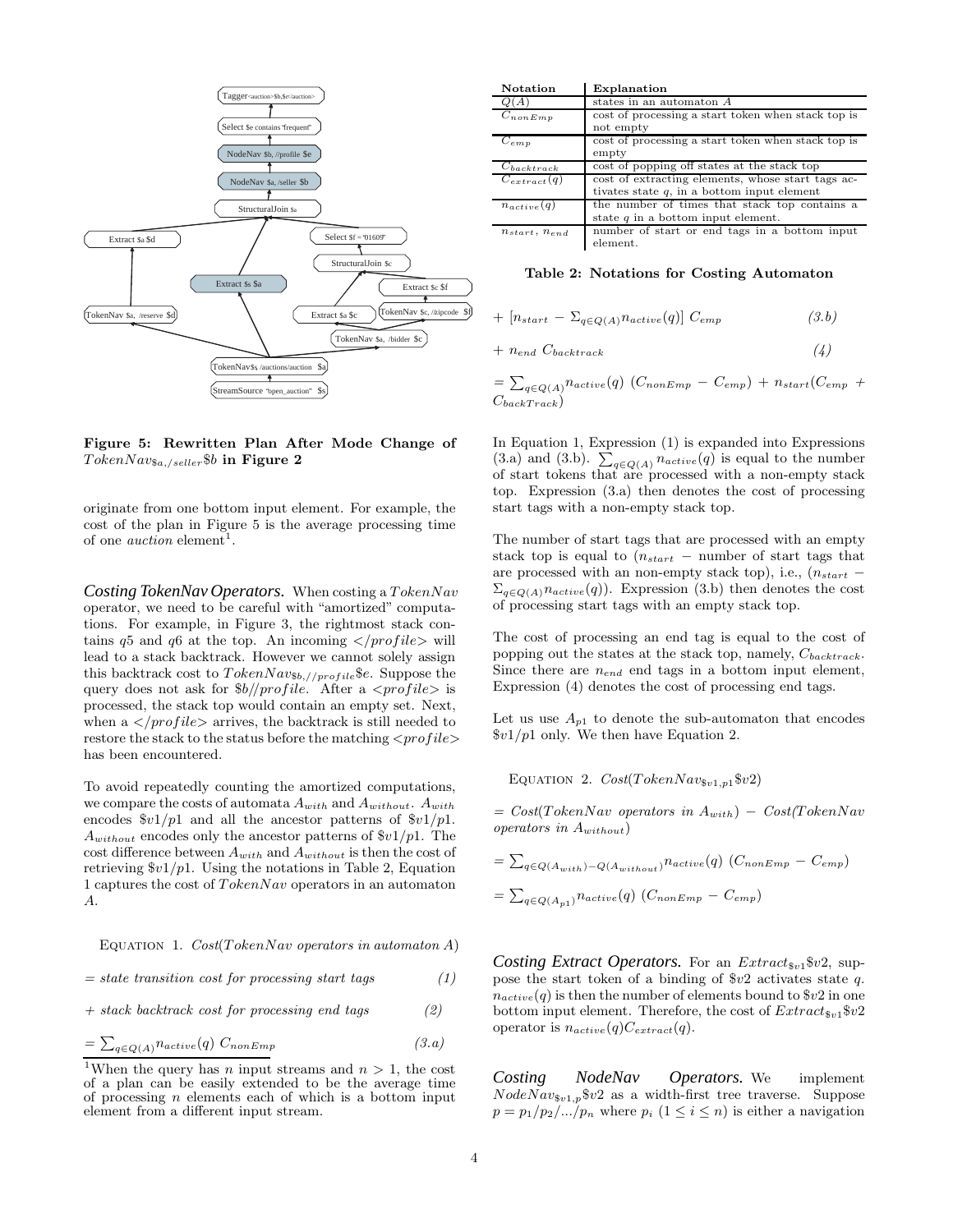step or a descendant axis " $//$ ". We first traverse all the children of the entry node \$v1 and find those whose tag names match  $p_1$ . From these matched nodes, we again traverse their children to match  $p_2$  and so on. We use  $n_{p_i}$ ,  $w_{p_i}$  and  $C_{visit}$  to denote the number of nodes matching  $p_1/.../p_i$ , the number of children of these matched nodes and the time for visiting one node. The time  $NodeNav_{\$v1,p} \$v2$  spends on processing one input tuple is then  $\sum_{i=1}^{n} n_{p_{i-1}}w_{p_{i-1}}C_{visit}$ .

*Costing of Other Automaton-outside Operators.* The full list of cost models can be found in [14]. Some automatonoutside operators such as Select, when appearing in one plan, must appear in all other alternative plans because we do not provide any rewrite rule to eliminate a Select operator. For these operators, we can always observe the actual time it spends on processing one input tuple in the current running plan. There is no need to provide an equation to estimate such single unit processing cost.

# **5. RUN-TIME STATISTICS COLLECTION**

Currently we use a simple statistics collection model. To optimize a query, we run an initial plan of this query on the incoming stream while at the same time collecting the statistics needed for this particular query. For example, we attach counters to the states in the automaton. Each time when a start tag arrives, the counter of each state at the top of the stack is incremented by 1. This way we can get  $n_{active}(q)$ , which is needed for costing the automaton (see Table 2), for each state  $q$ . The statistics collection is rather straightforward so that we omit the discussion here.

#### **6. MINEXHAUST: FINDING OPTIMAL PLAN**

In this section, we first present a baseline search algorithm that guarantees to find an optimal plan. We then examine search redundancies in the baseline algorithm, i.e., same plans may be explored multiple times. Eliminating these redundancies gives us the MinExhaust algorithm.

#### **6.1 Baseline Exhaustive Algorithm**

Suppose an initial plan, denoted as  $G$  in Figure 6, has  $n$ patterns  $p_1, p_2, ..., p_n$ . For each pattern retrieval operator, we change its mode and get a new plan, denoted as  $G_1, G_2$ and so on. Cycles on the new plans denote that we optimize the tuple-based portion of the new plans. Currently in Raindrop, we use the commuting optimization techniques in [18]. Any other optimization on tuple-based plans can be also plugged in here. We then treat the new plans as initial plans and repeat the above process. For example, from  $G_1$ , we change the mode of the operator retrieving  $p_2$ (resp.  $p_3, ..., p_n$ ) and get a new plan  $G_{12}$  (resp.  $G_{12}, ...,$  $G_{1n}$ ). Note that we do not change the mode of the operator that retrieves  $p_1$  in  $G_1$  because that would generate a same plan as G. We continue the process until no new plans are generated. This process explores all possible plans and thus guarantees to find the optimal plan.

# **6.2 Eliminating Redundancy**

In Figure 6, there is a path from the plan we start with, G, to any other plan, G'. We can encode the process to obtain G' from G in a sequence of patterns. We use  $[p_{i1},]$  $p_{i2}, ..., p_{in}$ , called a **rewrite sequence**, to denote that we



Figure 6: Baseline Exhaustive Search

change the mode of the operator retrieving  $p_{i1}$  first, then change the mode of the operator retrieving  $p_{i2}$  and so on. Two rewrite sequences are **redundant** to each other if they generate the same plans. We now present two lemmas about redundancy of rewrite sequences. Below, we use  $navOp$  to generally represent a pattern retrieval operator, i.e., either a TokenNav or a NodeNav. Also, recall the definition of ancestor and descendant patterns in Section 3.

LEMMA 1. Redundancy due to Pattern Dependency: Suppose  $p_1$  is the ancestor or descendant pattern of  $p_2$  (we say  $p_1$  and  $p_2$  have dependencies). Given a rewrite sequence S containing both  $p_1$  and  $p_2$ , there always exists another rewrite sequence that contains no patterns with dependency and yet produces the same plan.

EXAMPLE 1. In Figure 7 (a),  $$b = $a/self$  and  $$g =$ \$b//phone have a dependency. We apply a rewrite sequence  $[\$a/seller, \$b//phone]$  on this plan. We first pull out  $\$b =$ \$a/seller. Due to the secondary effect (see Property 1 in Section 3),  $\hat{\mathcal{S}}e = \frac{\hat{\mathcal{S}}b}{\hat{r}e}$  is also pulled out. Figure 7 (b) shows the plan after this rewrite. Next, we push in \$g  $=$  \$b//phone. Due to the secondary effect, \$b = \$a/seller is pushed back into the automaton which undoes part of the first rewrite. We get a final plan in Figure  $\gamma$  (c).

We can also derive the final plan by pulling out  $b$ //profile and pushing in  $b$ //phone in Figure 7 (a). The corresponding rewrite sequence is  $\frac{1}{b}/\frac{p}{p}$  in which the two patterns have no dependency. The first rewrite sequence is redundant.

LEMMA 2. Redundancy due to Order Insensitivity: If a rewrite sequence S does not contain patterns that have dependencies with one another, then S generates the same plan as any other rewrite sequence that contains the same set of operators in S but in a different order.

EXAMPLE 2. In Figure  $\gamma$  (a), we can either apply the rewrite sequence  $\frac{1}{b}$ //profile,  $\frac{1}{b}$ //phone] or  $\frac{1}{b}$ //phone,  $$b//profile$  to derive the plan in Figure 7 (c).

Proofs for both lemmas can be found in [14]. Based on the above two lemmas, we design an MinExhaust algorithm that eliminates the generation of any redundant plan in the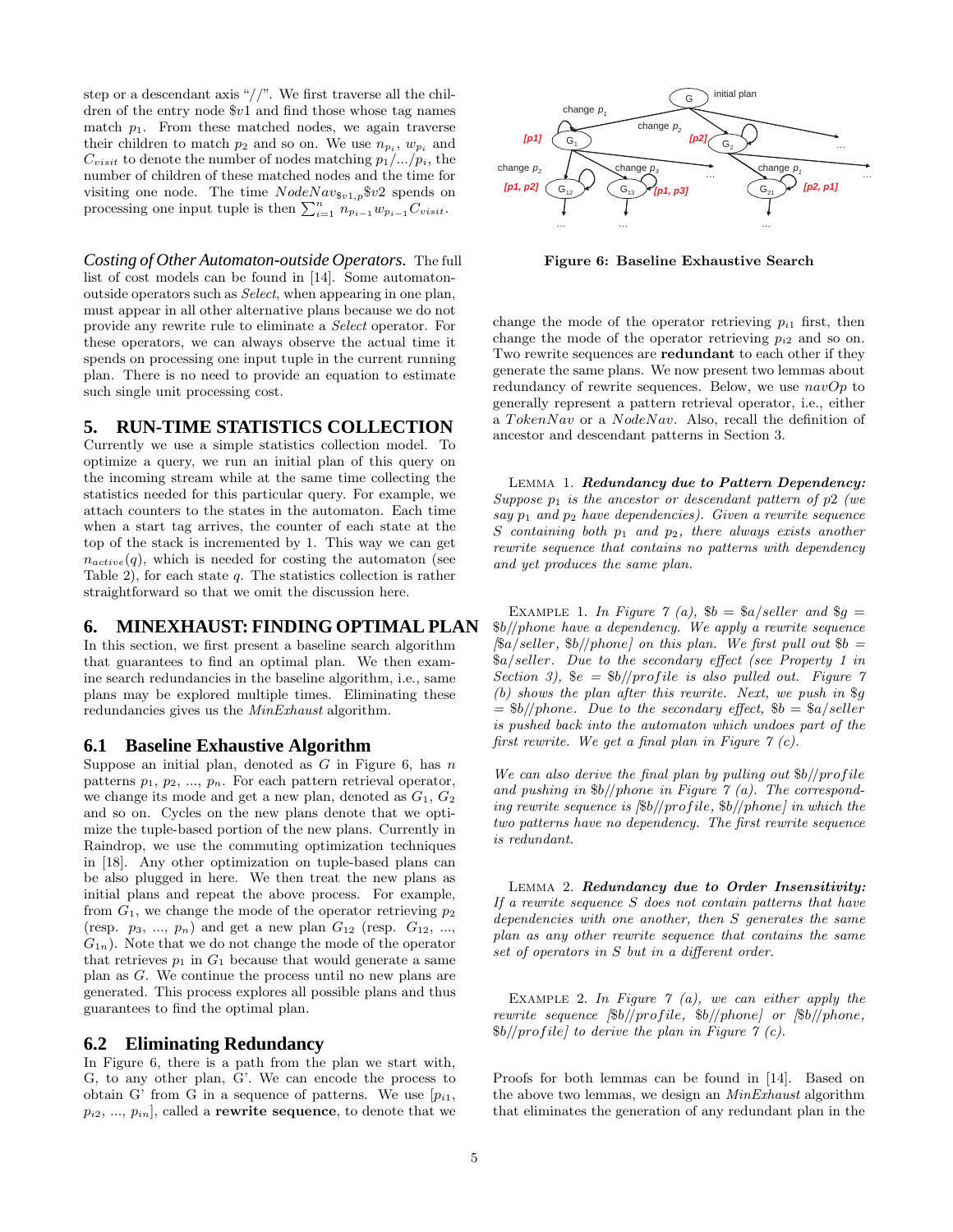

Figure 7: (a) Initial Plan; (b) Pull out  $a/seller$  in (a); (c) Push in  $b//phone$  in (b)

baseline exhaustive search. According to the redundancy due to order insensitivity lemma, this algorithm enumerates the combinations (instead of permutations) of  $n$  patterns. Changing the modes of all operators in one such combination leads to one alternative plan. Also, according to the redundancy due to pattern dependency lemma, we exclude any combinations that include two patterns with dependencies. Each remaining combination now leads to one unique alternative plan. It can be easily seen that for a query with *n* patterns, *MinExhaust* explores up to  $2^n$  alternative plans.

#### **7. FAST SEARCH WITH PRUNING**

We now present the *GreedyBasic* and *FastPrune* algorithms whose complexity is more practical for large queries than  $MinOptimal$ . Given an initial plan with n patterns, GreedyBasic changes the mode of each pattern retrieval operator and gets a new plan respectively, denoted as  $G_1, \ldots,$  $G_n$ . Among the new plans, if the best plan is better than the initial plan, it is picked as the current plan. Suppose  $G_1$  is picked after the first iteration. In the second iteration, GreedyBasic explores changing the modes of operators that retrieve  $p_2, ..., p_n$  in  $G_1$  respectively. This time we get a new current plan. The iterations continue until no new plan is found to be better than the current plan.

We can further improve *GreedyBasic* by applying a pruning technique of sub-optimal plans. Below we use  $NavOp$  for convenience to denote a pattern retrieval operator, be it either TokenNav or NodeNav. Let us use  $CostCut(NavOp, G)$ to denote (cost of the plan after mode change of  $NavOp$ cost of plan G). Suppose for a  $NavOp$  we can estimate a constant c such that  $CostCut(NavOp, G) > c > 0$  for any plan G. For any plan G, the mode change of  $NavOp$  increases the cost. We can then safely exclude the mode change of NavOp during the plan search.

We now consider the case where  $NavOp$  is a Token $Nav_{\$v1,p1}$   $\$v2$  with  $\$v1 = \$v0/p0$ . Let us use G and G ′ to denote the plan before and after the mode change of  $TokenNav_{\$v1,p1}\$v2$  respectively. Equation 3 denotes the cost cut by pulling out  $\frac{6v1}{p1}$ .

EQUATION 3.  $CostCut(TokenNav_{\$v1,p1} \$v2,G)$ 

 $= Cost(G') - Cost(G)$ 

 $=$  automaton cost in  $G'$  – automaton cost in  $G$  (1)

$$
+\ non-automaton\ cost\ in\ G^{\prime}\ -\ non-automaton\ cost\ in\ G\ (2)
$$

 $= Cost(Extract_{\$v0}\$v1) * isIntroduced$  (3.a)

 $- Cost(TokenNav_{\$v1, p1} \$ v2)$  (3.b)

$$
+ \ \mathcal{C}ost(\mathit{NodeNav}_{\$v1,p1}\$v2) \tag{4. a}
$$

 $(cost$  of automaton-outside operators except  $NodeNav_{\$v1,p1}$  $\$v2$  in  $G' - cost$  of automaton-outside operators in  $G$ )  $(4.b)$ 

In Equation 3,  $(1)$  is expanded into  $(3.a)$  and  $(3.b)$ . An  $Extract_{\$v0}@v1$  operator may be introduced during the rewrite (see Figure 4 in Section 3).  $isIntroduced$  in (3.a) is a boolean indicating whether an  $Extract_{\$v0}\$v1$  is introduced or not.

(2) is expanded into Expressions (4.a) and (4.b). For (4.a),  $Cost(NodeNav_{\$v1,p1} \$v2)$  can vary in different plans depending on the position of  $NodeNav_{\$v1,p1}$  $\$v2$  in the plan. We can easily compute this minimal cost of  $NodeNav_{\$v1,p1}$  $\$v2$  by applying the commute rules to pull up  $NodeNav_{\$v1,p1}\$v2$ . This way  $NodeNav_{\$v1,p1}$  $\$v2$  consumes the least input and thus costs the least. We denote this minimal cost as  $min(Cost(NodeNav_{\$v1,p1}\$v2)).$  We then have Exp. (4.a)  $> min(Cost(NodeNav_{1,p1}$ \$v2)).

Exp.  $(4.b)$  is guaranteed to be no less than 0 if no Select or NodeNav operators in G select on or navigate into \$v2. The optimal ordering of the automaton-outside operators is determined by their rankings [18]. The ranking function of an operator is defined on two factors, the operator's selectivity and its processing time on one input tuple. Therefore, the optimal ordering of automaton-outside operators in  $G'$  remains the same as in  $G$ . However, some operators executed before the automaton-outside operators in G can now be executed after them. For example, in Figure 7 (c),  $NodeNav_{\$b,//profile}$  $\$e$  is executed after  $TokenNav_{\$b,//phone}$ §g. In contrast, in Figure 7 (c),  $NodeNav_{\$b,//profile}$  $\$ e is executed before  $NodeNav_{\$b,//phone} \$g$ . The cost of an automatonoutside operator in  $G'$  is always no less than that in  $G$ . In summary, we have Exp.  $(4.b) \geq 0$ .

In summary,  $CostCut(TokenNav_{\$v1,p1}\$v2, G) \geq$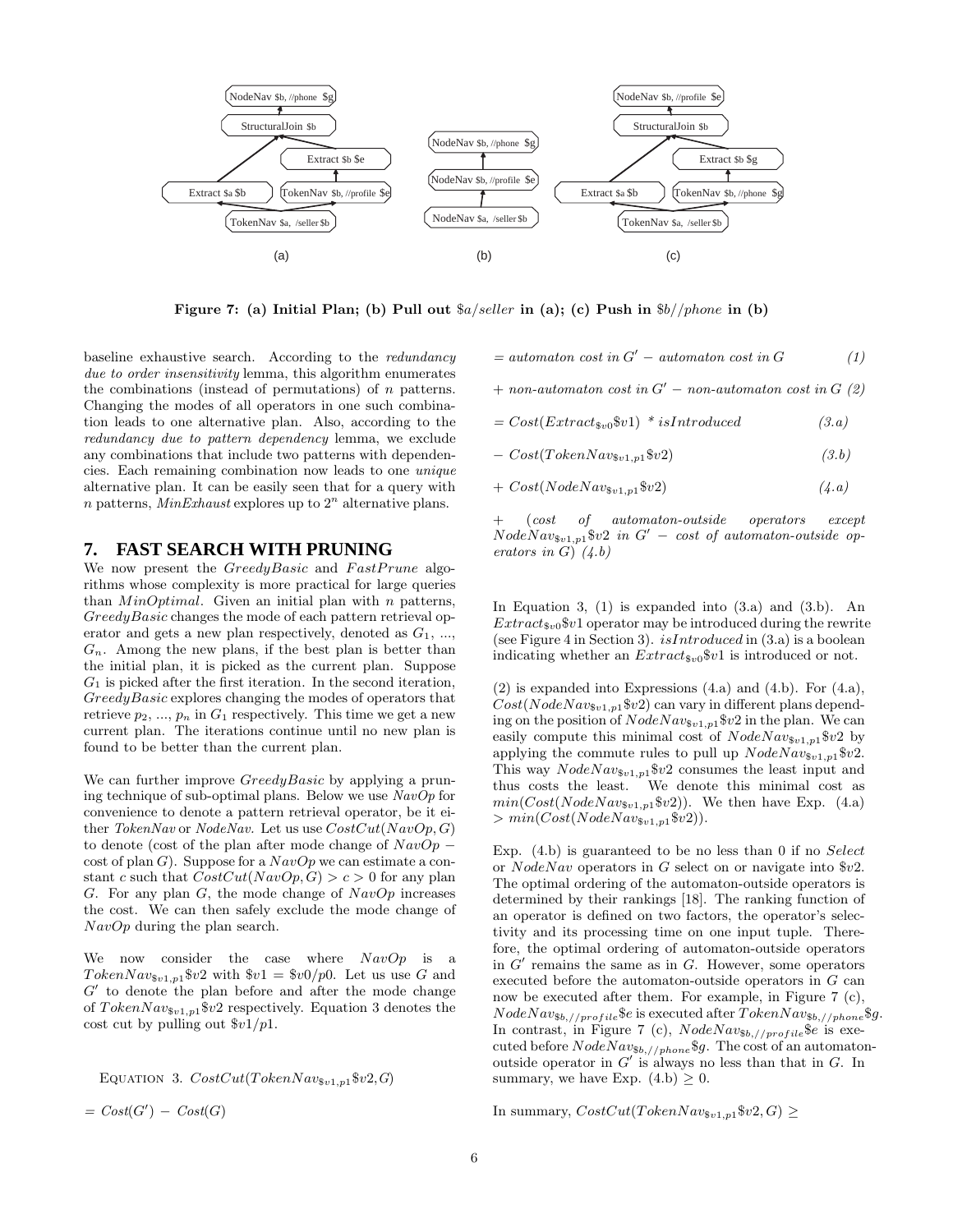$min(Cost(NodeNav_{\$v1,p1}$\$v2)) - Cost(TokenNav_{\$v1,p1}$)$ \$v2. This leads to the following lemma.

LEMMA 3. Pruning by Bounding Cost Cut. Given a  $NavOp = TokenNav_{\$v1,p1}}$  $v2$  where  $v2$  is not further selected on nor navigated into, if  $min(Cost(NodeNav_{\$v1,p1}\$v2))$  $-Cost(TokenNav_{\$v1,p1})\$v2 \geq 0$ , mode change on  $NavOp$ always leads to a worse plan.

We apply the pruning strategy on *GreedyBasic*, now called FastPrune. The correctness of this pruning strategy does not depend on the search strategy, i.e., it could be applied to any other algorithms including MinOptimal.

# **8. RUN-TIME OPTIMIZATION**

*Run-time Statistics Collection..* To optimize a query, we run an initial plan of this query on the incoming stream while at the same time collecting the statistics. For example, we attach counters to the states in the automaton. Each time when a start tag arrives, the counter of each state at the stack top is incremented by 1. This way we can get  $n_{active}(q)$ for each stats  $q$ , which is needed for costing the automaton  $(n_{active}(q)$  is the number of times that stack top contains a state  $q$ , see Table 2). The statistics collection is rather straightforward so that we omit the discussion here.

*Run-time Plan Migration..* At the run time, the optimizer is invoked periodically. If a new plan is found, the current running plan is migrated to the new plan. We now describe how to efficiently and safely perform the plan migration.

The optimization algorithms above generate algebraic plans, but not the automata which are indispensable for plan execution. We can save the cost of reconstructing a new automaton from scratch by reusing the current automaton. For this purpose, our optimization algorithm returns not only a new plan but also a set of pattern retrieval operators in the current plan whose modes have been changed. If a pattern  $\frac{\$v1}{p}$  has been pulled out, we remove the states that encode path p in the current automaton. If a pattern  $\frac{1}{p}$ has been pushed in, we add states that encode p to the current automaton.

Even when we have a new plan and a new automaton ready, we cannot just start the migration at a random time. This may corrupt the running system. Suppose we are running the plan in Figure 2. Figure 3 shows the stack content as tokens are processed. Assume we now pause this running plan in the middle of processing a seller element, say, when processing  $\langle profile \rangle$  (see last stack). We then start to migrate to the new plan in Figure 5 which results from the pull-out of  $a/seller$ . Now all states after  $q_4$  in the automaton in Figure 2 are removed. For the next incoming start tag, the transition entry of the state at the stack top, i.e.,  $q_5$  and  $q_6$ , would be looked up. However neither  $q_5$  nor  $q_6$  is in the automaton. The processing then corrupts.

To avoid such corruption, we define a migration window. The migration can start whenever the execution is not in the middle of processing a bottom input element. In the above example, the migration can only start whenever the execution is not in the middle of processing an auction. For example, the migration can start right after a  $\langle$  /*auction* $\rangle$ is processed.

#### **9. EXPERIMENTAL EVALUATION**

We run experiments on two Pentium III 800 Mhz machines with 512MB memory each. One machine sends XML token streams via sockets to the second machine which then processes the received data. We compare the plan search time and the quality of the plan found by MinExhaust, GreedyBasic and FastPrune algorithms. We test queries conforming to the three pattern trees shown in Figure 8, similar to previous work on XQuery optimization [4, 13, 25]. In our pattern tree, a node represents an XML element. The top node in the pattern tree represents the bottom input element. The label  $p$  on the edge from a parent node  $u$  to a child node  $v$  indicates that a path  $p$  exists within the element represented by  $u$ . The bottom input elements that contain all the specified patterns are returned as the query results.



(c) Deep
and
Complex

Figure 8: Pattern Trees

#### **9.1 Wide-and-Simple Pattern Trees**

Query Sets: We design three queries that conform to the wide-and-simple pattern tree in Figure 8 (a). These three queries differ in the number of patterns in the query, i.e., the value of  $n$  in Figure 8 (a) is 5, 10 and 20 respectively.

Data Sets: We use the XMark DTD [2] which describes auction data. We add more child elements to the auction root element in XMark DTD so that we are able to issue queries that contain up to 20 patterns. We use ToXGene [7] to generate two streams each of which has a size around 52M. In stream 1 (stream 2 resp.), for any of the three queries, 4/5 of the patterns have a selectivity of 10% (90% resp.) while  $1/5$  of the patterns have a selectivity of 90% (10%) resp.). These two streams are used to test the algorithms in the extreme cases. In stream 1, most pattern retrieval operators have a low selectivity and are favored to be retrieved in the automaton. Therefore, in stream 1, the initial plan which retrieves all patterns in the automaton is close to the optimal plan. In contrast, in stream 2, most pattern retrieval operators have a high selectivity so that they are more favorable to be pulled out from the automaton in the initial plan. We expect that more changes need to be made to the initial plan to get the optimal plan in this case.

For each stream, we run an initial plan that retrieves all patterns in the automaton, collect statistics from the stream and apply the search algorithm to get a new plan. We then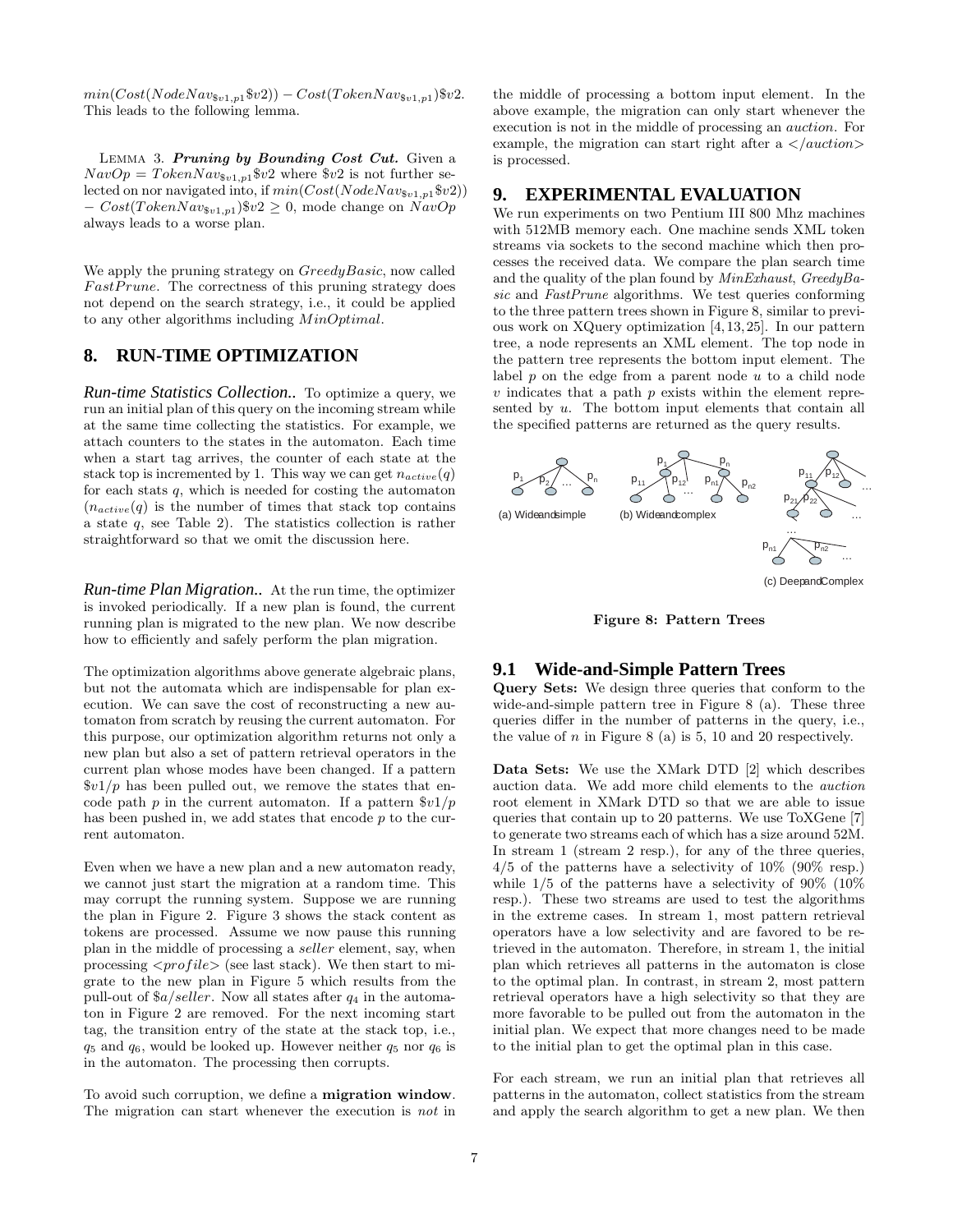| stream | $\boldsymbol{n}$ | MinExhaust       |              |                       | GreedyBasic        |                    |              | FastPrune             |                    |                  |              | Initial<br>Plan       |                          |               |
|--------|------------------|------------------|--------------|-----------------------|--------------------|--------------------|--------------|-----------------------|--------------------|------------------|--------------|-----------------------|--------------------------|---------------|
|        |                  | #<br>οt<br>plans | Opt.<br>Time | Plan<br>Exec.<br>Time | Effective-<br>ness | #<br>- of<br>plans | Opt.<br>Time | Plan<br>Exec.<br>Time | Effective-<br>ness | #<br>οt<br>plans | Opt.<br>Time | Plan<br>Exec.<br>Time | <b>Effective</b><br>ness | Exec.<br>Time |
|        |                  | 32               | 592          | 1543                  | 117%               |                    | 232          | 1543                  | 96%                |                  | 64           | 1543                  | 88%                      | 1821          |
|        | 10               | 1024             | 15921        | 5439                  | 336\%              | 27                 | 475          | 5439                  | 94%                | 3                | 106          | 5439                  | 87%                      | 6349          |
|        | 20               | $\infty$         | $\infty$     | N.<br>Ά               | N / A              | 144                | 2271         | 9402                  | 92%                | 10               | 242          | 9402                  | 77%                      | 12468         |
|        |                  | 32               | 508          | 3987                  | 84\%               | 15                 | 381          | 3987                  | 79%                | 10               | 142          | 3987                  | 77%                      | 5340          |
|        | 10               | 1024             | 14982        | 9283                  | 166%               | 54                 | 823          | 9283                  | 69%                | 36               | 294          | 9283                  | 65%                      | 14611         |
|        | 20               | $\infty$         | $\infty$     | N<br>Ά                | N / A              | 204                | 3126         | 22271                 | 68%                | 136              | 1053         | 22271                 | 63%                      | 36841         |

Table 3: MinExhaust, GreedyBasic and FastPrune on Wide-and-Simple Queries (all time in ms.)

run the new plan on the same stream again and measure its execution time. Table 3 reports the result. The column "effectiveness" of a search algorithm is defined as (time spent on finding a plan  $+$  time spent on executing the plan found )/(time spent on executing the initial plan). The smaller the number is (i.e., spent less time on finding a plan that runs faster), the more effective the search algorithm is.

The number of plans explored by  $MinExhaust$  is fixed given a query. When  $n = 10$ , the optimization time already far exceeds the execution time on both XML streams 1 and 2. When  $n = 20$ , MinExhaust is impractical so that we do not report it. In contrast, the number of plans explored by GreedyBasic varies with different streams because Greedy-Basic terminates whenever no single mode change in the current plan yields a better plan. Although GreedyBasic explores much less plans than MinExhaust, it still succeeds to find optimal plans on both streams.

 $FastPrune$  can prune the pull-out of a pattern that has no descendant patterns. In the wide and simple queries,  $p_1$ ,  $p_2$ ,  $...,$  and  $p_n$  all have no descendant patterns. The technique of "pruning by bounding cost cut" is tried on all of them. It excludes the pull-out of those TokenNav with selectivity of 10%. The optimization time is improved most significantly in the third experiment (see row 3), since the initial plan has more  $TokenNav$  operators that have a selectivity of  $10\%$ than any of the other five initial plans.

#### **9.2 Wide-and-Complex Pattern Trees**

We generate XML streams conforming to the DTD describing Ebay's auction data [24]. We design a query as shown in Figure 9 with \$b, \$c, \$d and \$e having 2, 2, 12 and 5 filters respectively. This query conforms to the wide-and-complex pattern tree in Figure 8 (b). We test on a set of data streams with different data characteristics as shown in Table 4. The purpose is to generate a "random" data set.

for \$a in /listing let  $$b := $a/seller_info[seller\_rating > 4] [self_name cone]$ tains "SF"];  $c := \frac{a}{bid\_history[...]...]...[...]};$  $d := \frac{\$a/aution\_info[...]...[...]};$  $\hat{\mathcal{S}}e := \frac{\hat{\mathcal{S}}}{a} / item\_info[...]...[...]$ where \$b and \$c and \$d and \$e return \$a

#### Figure 9: Wide-and-Complex Query on Ebay Data

Table 5 reports the result. MinExhaust is impractical for

| Stream   |        | Selectivity Selectivity | Selectivity      | Selectivity |
|----------|--------|-------------------------|------------------|-------------|
|          | of \$b | of $c$                  | of $\mathcal{A}$ | $of$ $Se$   |
|          | $10\%$ | $50\%$                  | 70%              | $90\%$      |
| $\Omega$ | 90%    | $\overline{10}\%$       | 50%              | 70%         |
| 3        | 70%    | $90\%$                  | $10\%$           | 50%         |
|          | 50%    | 70%                     | 90%              | 10%         |

Table 4: Random Data Sets Conforming to Ebay's DTD: Each Stream around Size 55M

such a query that contains 25 patterns. Thus it is not reported here. GreedyBasic explores a limited number of alternative plans yet in all cases it finds a plan that cuts the initial execution time by 15% to 56%. FastPrune cuts down the number of plans explored most significantly in the third experiment (see row 3). This is because the search in the third experiment goes through most iterations. In each iteration, we avoid exploring the pull-out of certain patterns. So accumulatively, we save most plan explorations.

|                |       | GreedyBasic |       | FastPrune | Initial<br>Plan |       |       |
|----------------|-------|-------------|-------|-----------|-----------------|-------|-------|
|                | οt    | Opt.        | Plan  | οf<br>#   | Opt.            | Plan  | Exec. |
|                | plans | Time        | Exec. | plans     | Time            | Exec. | Time  |
|                |       |             | Time  |           |                 | Time  |       |
|                | 57    | 852         | 23088 | 52        | 779             | 23088 | 30072 |
| $\overline{2}$ | 59    | 825         | 22209 | 50        | 776             | 22209 | 38690 |
| -3             | 76    | 1118        | 21924 | 28        | 615             | 21924 | 25828 |
| 4              | 37    | 545         | 18590 | 19        | 423             | 18590 | 42301 |

Table 5: GreedyBasic and FastPrune for Query in Figure 9 on XML Streams in Table 4

#### **9.3 Deep-and-Complex Pattern Trees**

It is interesting to observe that for queries conforming to the deep-and-complex pattern tree in Figure 8 (d), GreedyBasic terminates very quickly. According to redundancy due to pattern dependency lemma in Section 6, two operators that have a pattern dependency cannot both undergo mode changes. Suppose from a current plan, the mode change on  $p_{i2}$  (1 <  $i \leq n$  in Figure 8 is chosen, then the mode changes on its ancestor and descendant patterns, including  $p_{11}, p_{21}, \ldots$  $p_{(i-1)1}$ , need no longer be considered. Suppose the mode change on  $p_{i1}$  is chosen. Then even more mode changes are disqualified for consideration, including mode changes on patterns  $p_{11}$ ,  $p_{21}$ , ..., and  $p_{n1}$ .

Table 6 reports the result. Since *GreedyBasic* already explores a very small number of alternative plans, FastPrune brings fairly small gains and thus is not reported. Even for the queries involving a large number of patterns, GreedyBasic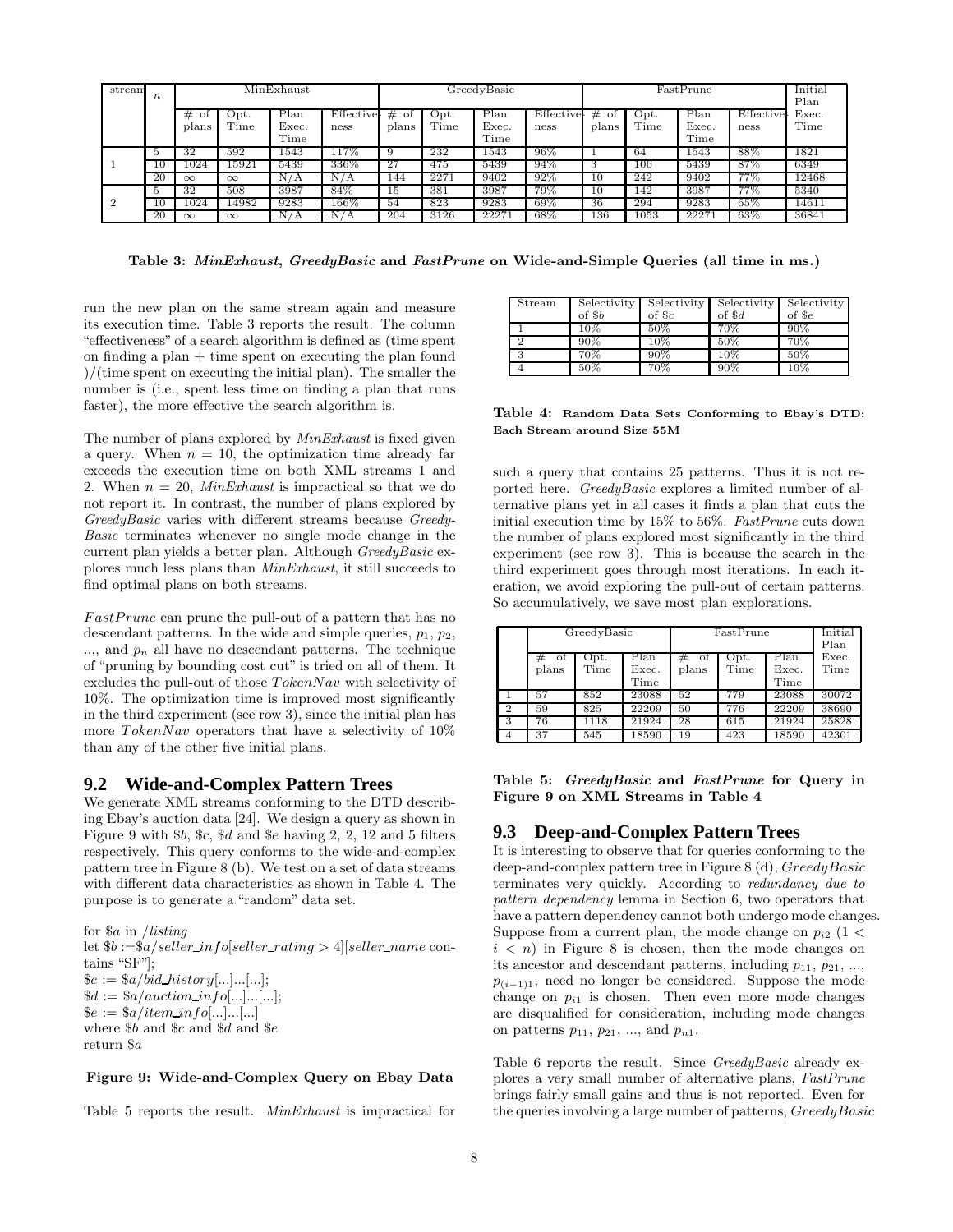| $\boldsymbol{n}$ |         | MinExhaust | GreedyBasic | Initial<br>Plan |      |       |       |
|------------------|---------|------------|-------------|-----------------|------|-------|-------|
|                  | #<br>οf | Opt.       | Plan        | $#$ of          | Opt. | Plan  | Exec. |
|                  | plans   | Time       | Exec.       | plans           | Time | Exec. | Time  |
|                  | $ex-$   |            | Time        | $ex-$           |      | Time  |       |
|                  | plored  |            |             | plored          |      |       |       |
| 3                | 147     | 2296       | 7356        | 10              | 205  | 8059  | 9122  |
| 4                | 595     | 8674       | 10086       | 14              | 364  | 11202 | 13569 |
| 5                | 2387    | 38500      | 12176       | 17              | 487  | 12176 | 17045 |
| 6                | 9555    | 180078     | 13408       | 20              | 647  | 14280 | 20055 |

Table 6: MinExhaust and GreedyBasic for Deep-and-Complex Queries on a 51M XML Stream

terminates quickly. For example, for the last row in Table 6, when  $n = 6$ , there are 18 patterns in total in the tree. MinExhaust explores 9555 alternatives while GreedyBasic only explores 20 alternatives.

# **9.4 Overhead of Statistics Collection and Plan Migration**

With plan search time already studied above, we now study the overhead of statistics collection and plan migration in the run-time optimization.

Query Sets: We design two queries conforming to the pattern tree in Figure 8 (b). The two queries differ in the number of patterns in the query  $(n \text{ in Figure 8 (b)}$  is 5 and 10 respectively). We therefore can compare the overhead of two plans that collect different amount of statistics.

Data Sets: We also design two streams. For a query running on XML stream 1, the optimal plan is only slightly different from the initial plan. In contrast, the optimal plan of the same query on XML stream 2 is significantly different from the initial plan. We therefore can compare the overhead of a simple plan migration with a more complicated plan migration process.



Figure 10: Cost Ingredients of Run-time Optimization (statistics collection time/migration time too small to be recognizable)

Given the above two queries and two streams, we explore four experiment settings. In Figure 10, for each experiment setting, we illustrate the four cost ingredients of query processing with run-time optimization, i.e., (1) plan execution time of initial plan  $+$  plan execution time of optimized plan,

(2) plan search time by  $Greedy Basic$ , (3) time for statistics collection and (4) time for plan migration. The costs of the latter three correspond to the overhead of the runtime optimization. In all four experiments, the plan search time dominates the overhead. The time of statistics collection ranges from 10ms - 20ms while that of plan migration ranges from 0ms - 40ms in the four experiments.

# **10. RELATED WORK**

Cost-based optimization has been actively studied for static XML processing [1, 21, 25]. Lorel [21] proposes a cost model for various XML indices. Lorel uses a greedy search algorithm to choose among path navigation alternatives via different indices. Halverson and Burger etc [1] propose two pattern retrieval methods on stored XML data, i.e., tree navigation and structural-join based pattern matching. Both methods can be used as different implementations of the NodeNav operator in Raindrop algebra. What they study can be seen as breaking a  $NodeNav_{\$v1,p}$\$ v2 operator into several  $NodeNav$  operators retrieving smaller pieces of  $p$  and choosing the implementation method for each NodeNav (of course their techniques are more suitable in a static database since indices are required). Since a path expression is usually not very long, the search space is not large. They therefore use a dynamic programming approach to search for the best plan. Timber [25], another static XML processor, proposes a dynamic programming algorithm with pruning techniques to choose an optimal order for structural joins.

In the XML stream query field, there are three major approaches. One approach is to use automata or automatonlike SAX event handlers to process the whole query [5,6,20, 22]. In this approach, there is no traditional algebraic query plan. Non-pattern-retrieval functionalities such as filtering or restructuring are also encoded in the automata. The input, output, and intermediate data in the processor are all tokens. No XML nodes would ever be formed. The second approach is to use algebra only. The BEA/XQRL streaming XQuery processor [8] models the query as an expression tree where an expression can be seen as an operator in an algebraic query plan. Both the input or output of expressions are tokens. The third approach is then to combine automaton and algebra [9, 10, 15, 19]. The processors using the third approach can take advantage of our automaton-inor-out optimization techniques.

There have been work on run-time optimization in relational streams [3, 23, 26]. In one of the representative paradigms, namely, Eddy [3], no fixed query plans are ever constructed. Instead, each tuple, driven by the processing cost or selectivity of the operators and tuple arrival rate, can go through operators in a flexible order. The query plan is reformulated on a tuple-by-tuple basis. Eddy's plan reformulation focuses on changing the order of operators. It is not clear how to apply this technique to choose among plans that have a different set of operators as in the automaton-in-or-out optimization.

# **11. CONCLUSION**

We have identified a unique optimization opportunity for XML stream processing. The previous literature on XML stream processing considers only query plans where all pattern retrieval is pushed into the automaton. We however find